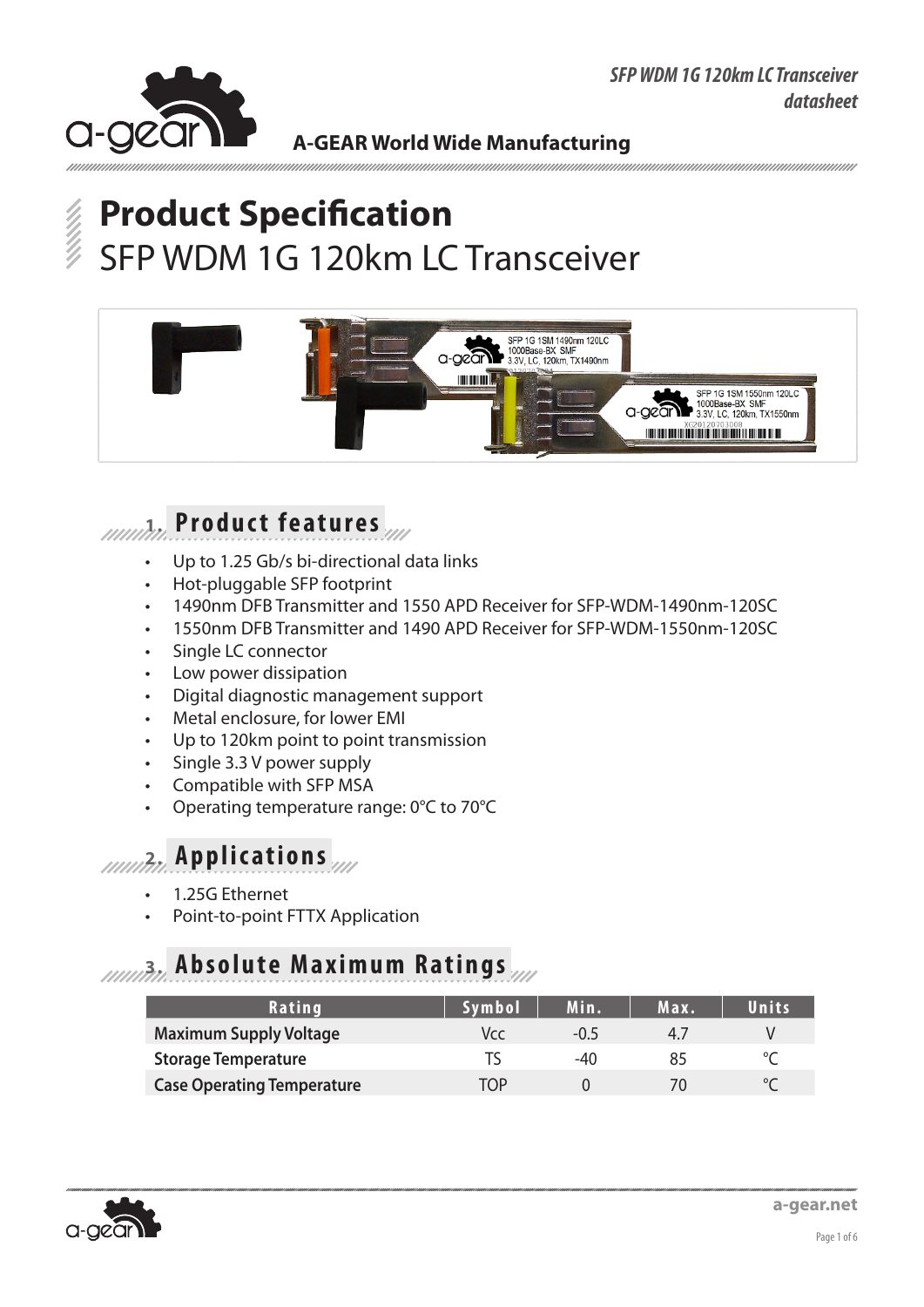

ununununun

## **4. E l e c t r i c a l C h a r a c t e r i s t i c s**

**(TOP = 0 to 70°C, VCC = 3.15 to 3.60Volts)**

| Parameter                           | Symbol             | Min.      | <b>Typical</b> | Max.           | Unit                |
|-------------------------------------|--------------------|-----------|----------------|----------------|---------------------|
| <b>Supply Voltage</b>               | Vcc                | 3.15      | 3.3            | 3.6            | V                   |
| <b>Supply Current</b>               | lcc                |           | 185            | 250            | mA                  |
|                                     | <b>Transmitter</b> |           |                |                |                     |
| Input differential impedance        | Rin                |           | 100            |                | $\Omega^{[1]}$      |
| Single ended data input swing       | Vin, pp            | 250       |                | 1200           | mV                  |
| <b>Transmit Disable Voltage</b>     | <b>VD</b>          | $Vcc-1.3$ |                | Vcc            | V                   |
| <b>Transmit Enable Voltage</b>      | <b>VEN</b>         | Vee       |                | $Vee+0.8$      | $V^{[2]}$           |
| <b>Transmit Disable Assert Time</b> |                    |           |                | 10             | <b>us</b>           |
|                                     | <b>Receiver</b>    |           |                |                |                     |
| Single ended data output swing      | Vout, pp           | 250       |                | 800            | $mV^{[3]}$          |
| Data output rise time               | tr                 |           | 100            | 175            | DS <sup>[4]</sup>   |
| Data output fall time               | tf                 |           | 100            | 175            | ps [4]              |
| <b>LOS Fault</b>                    | <b>VLOS</b> fault  | $Vcc-0.5$ |                | <b>VccHOST</b> | $V^{[5]}$           |
| <b>LOS Normal</b>                   | <b>VLOS</b> norm   | Vee       |                | $Vee+0.5$      | $V^{[5]}$           |
| <b>Power Supply Rejection</b>       | <b>PSR</b>         | 100       |                |                | mVpp <sup>[6]</sup> |

#### **Notes:**

[1] Connected directly to TX data input pins. AC coupled thereafter.

[2] Or open circuit.

[3] Into 100 ohms differential termination.

[4] 20 - 80 %

- [5] Loss Of Signal is LVTTL. Logic 0 indicates normal operation; logic 1 indicates no signal detected.
- [6] Receiver sensitivity is compliant with power supply sinusoidal modulation of 20 Hz to 1.5 MHz up to specified value applied through the recommended power supply filtering network.

## **6. Optical Characteristics**

**(TOP = 0 to 70°C, VCC = 3.15 to 3.60 Volts)**

#### **5.1. SFP-WDM-1490nm-120SC**

| <b>Parameter</b>                         | Symbol <sup>1</sup> | Min.     | <b>Typical</b> | Max.  | Unit                  |
|------------------------------------------|---------------------|----------|----------------|-------|-----------------------|
|                                          | <b>Transmitter</b>  |          |                |       |                       |
| <b>Output Opt. Pwr (End of Life)</b>     | <b>POUT</b>         | $\Omega$ |                | 5     | $dBm$ <sup>[1]</sup>  |
| <b>Optical Wavelength</b>                | λ                   | 1480     | 1490           | 1500  | nm                    |
| <b>Wavelength Temperature Dependence</b> |                     |          | 0.08           | 0.125 | $nm$ <sup>o</sup> $C$ |
| <b>Spectral Width (-20dB)</b>            | $\sigma$            |          |                | 3.0   | nm                    |
| <b>Optical Extinction Ratio</b>          | ER                  | 9        |                |       | dB                    |
| <b>Sidemode Suppression ratio</b>        | SSRmin              | 30       |                |       | dB                    |

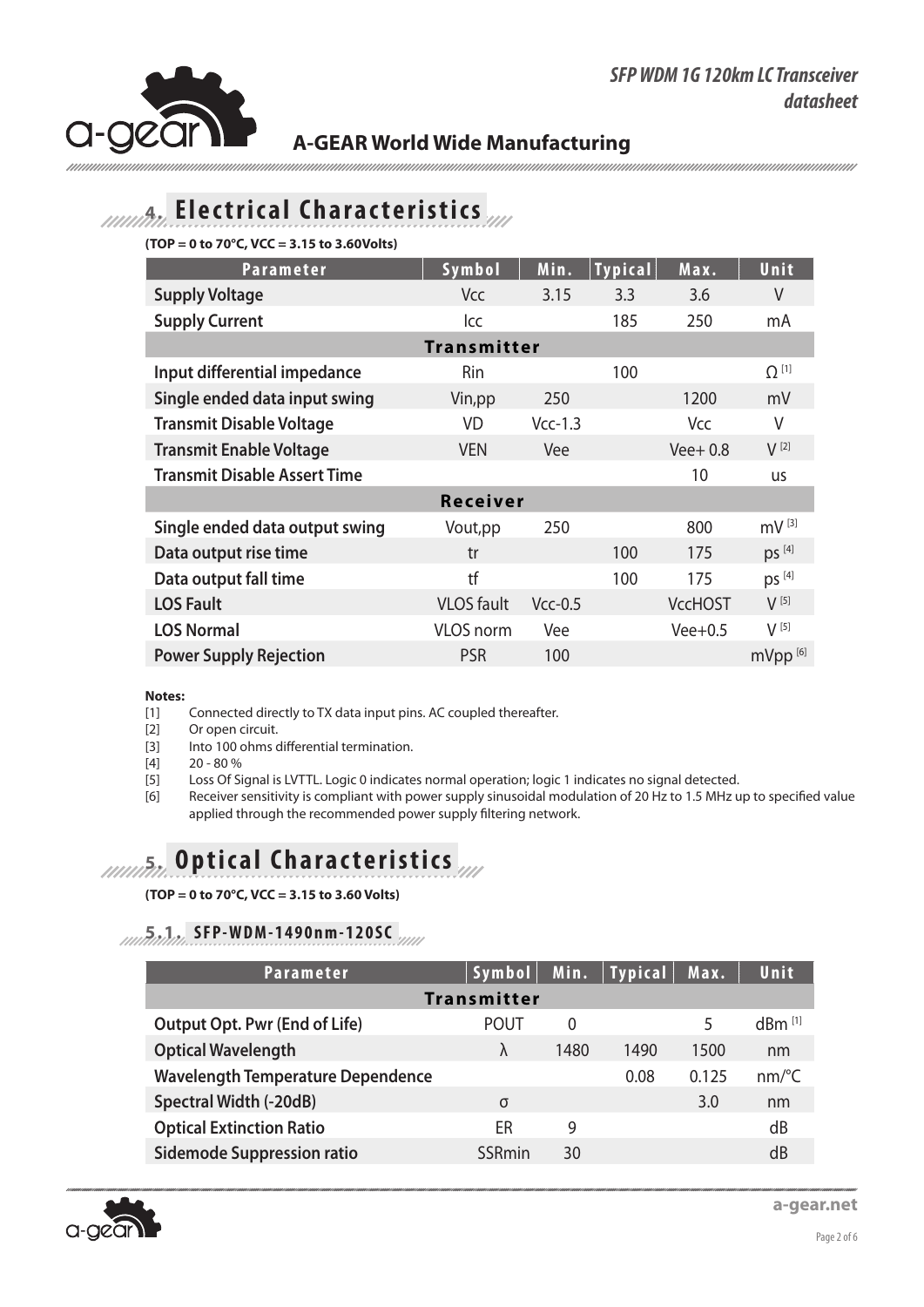

| <b>Parameter</b>                     | <b>Symbol</b>   | Min.   | <b>Typical</b> | Max.    | Unit                 |
|--------------------------------------|-----------------|--------|----------------|---------|----------------------|
| <b>Optical Rise/Fall Time</b>        | $tr/$ tf        |        | 100            | 160     | ps                   |
| <b>RIN</b>                           | <b>RIN</b>      |        |                | $-120$  | dB/Hz                |
| Transmitter Jitter (peak to peak)    |                 |        |                | 100     | ps                   |
|                                      | <b>Receiver</b> |        |                |         |                      |
| Average Rx Sensitivity @ 1.25G       | RSENS3          |        |                | $-35.0$ | $dBm$ <sup>[2]</sup> |
| <b>Maximum Input Power</b>           | <b>PMAX</b>     | $-3.0$ |                |         | dBm                  |
| <b>Optical Center Wavelength</b>     | λC              | 1540   | 1550           | 1560    | nm                   |
| <b>LOS De-Assert</b>                 | <b>LOSD</b>     |        |                | $-36$   | dBm                  |
| <b>LOS Assert</b>                    | <b>LOSA</b>     | $-41$  |                |         | dBm                  |
| <b>LOS Hysteresis</b>                |                 | 0.5    |                | 4       | dB                   |
| Receiver Jitter Generation @1.25Gbps |                 |        |                | 160     | $ps^{[3]}$           |

### **5.2. SFP-WDM-1550nm-120SC**

| <b>Parameter</b>                         | Symbol             | Min.           | <b>Typical</b> | Max.    | Unit                  |
|------------------------------------------|--------------------|----------------|----------------|---------|-----------------------|
|                                          | <b>Transmitter</b> |                |                |         |                       |
| <b>Output Opt. Power (End of Life)</b>   | <b>POUT</b>        | $\overline{0}$ |                | 5       | $dBm$ <sup>[1]</sup>  |
| <b>Optical Wavelength</b>                | λ                  | 1540           | 1550           | 1560    | nm                    |
| <b>Wavelength Temperature Dependence</b> |                    |                | 0.08           | 0.125   | $nm$ <sup>o</sup> $C$ |
| <b>Spectral Width (-20dB)</b>            | σ                  |                |                | 3.0     | nm                    |
| <b>Optical Extinction Ratio</b>          | ER                 | 9              |                |         | dB                    |
| <b>Sidemode Suppression ratio</b>        | SSRmin             | 30             |                |         | dB                    |
| <b>Optical Rise/Fall Time</b>            | $tr/$ tf           |                | 100            | 160     | ps                    |
| <b>RIN</b>                               | <b>RIN</b>         |                |                | $-120$  | dB/Hz                 |
| Transmitter Jitter (peak to peak)        |                    |                |                | 100     | ps                    |
|                                          | Receiver           |                |                |         |                       |
| Average Rx Sensitivity @1.25G            | RSENS3             |                |                | $-35.0$ | dBm <sup>[2]</sup>    |
| <b>Maximum Input Power</b>               | <b>PMAX</b>        | $-3.0$         |                |         | dBm                   |
| <b>Optical Center Wavelength</b>         | λC                 | 1480           | 1490           | 1500    | nm                    |
| <b>LOS De-Assert</b>                     | <b>LOSD</b>        |                |                | $-36$   | dBm                   |
| <b>LOS Assert</b>                        | <b>LOSA</b>        | $-41$          |                |         | dBm                   |
| <b>LOS Hysteresis</b>                    |                    | 0.5            |                | 4       | dB                    |
| Receiver Jitter Generation @1.25Gbps     |                    |                |                | 160     | $ps^{[3]}$            |

#### **Notes:**

[1] Class 1 Laser Safety per FDA/CDRH and IEC-825-1 regulations.<br>[2] With worst-case extinction ratio. Measured with a PRBS 2<sup>7</sup>-1 te

[2] With worst-case extinction ratio. Measured with a PRBS 2<sup>7</sup>-1 test pattern, @1.25Gb/s, BER<10<sup>-12</sup>.

[3] Jitter added by receiver (peak to peak). Measured at -18.0dBm average Rx sensitivity, PRBS 2<sup>23</sup>-1 test pattern.

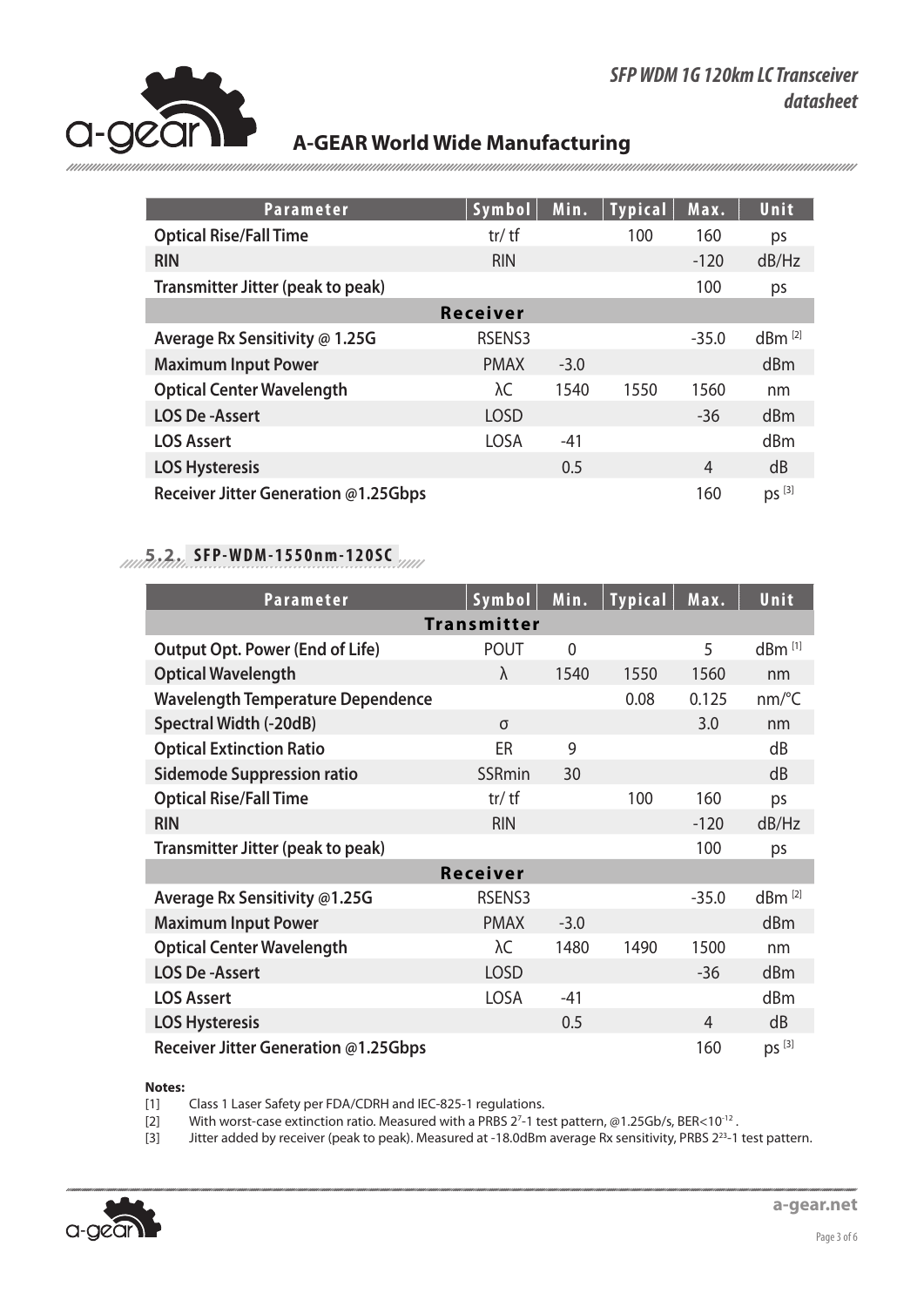## **6. Pin Descriptions**

| Pin            | Symbol             | Name/Description                                                   |
|----------------|--------------------|--------------------------------------------------------------------|
| 1              | <b>VFFT</b>        | Transmitter Ground (Common with Receiver Ground) <sup>[1]</sup>    |
| $\overline{2}$ | TFAULT             | Transmitter Fault. <sup>[2]</sup>                                  |
| $\overline{3}$ | T <sub>DIS</sub>   | Transmitter Disable. Laser output disabled on high or open. [3]    |
| 4              | MOD_DEF(2)         | Module Definition 2. Data line for Serial ID. [4]                  |
| 5              | $MOD_DEF(1)$       | Module Definition 1. Clock line for Serial ID. [4]                 |
| 6              | MOD_DEF(0)         | Module Definition 0. Grounded within the module. [4]               |
| 7              | <b>Rate Select</b> | No connection required                                             |
| 8              | LOS                | Loss of Signal indication. Logic 0 indicates normal operation. [5] |
| 9              | <b>VEER</b>        | Receiver Ground (Common with Transmitter Ground) <sup>[1]</sup>    |
| 10             | <b>VEER</b>        | Receiver Ground (Common with Transmitter Ground) <sup>[1]</sup>    |
| 11             | <b>VEER</b>        | Receiver Ground (Common with Transmitter Ground) <sup>[1]</sup>    |
| 12             | RD-                | Receiver Inverted DATA out. AC Coupled                             |
| 13             | $RD+$              | Receiver Non-inverted DATA out. AC Coupled                         |
| 14             | VEER               | Receiver Ground (Common with Transmitter Ground) <sup>[1]</sup>    |
| 15             | VCCR               | <b>Receiver Power Supply</b>                                       |
| 16             | <b>VCCT</b>        | <b>Transmitter Power Supply</b>                                    |
| 17             | <b>VEET</b>        | Transmitter Ground (Common with Receiver Ground) <sup>[1]</sup>    |
| 18             | TD+                | Transmitter Non-Inverted DATA in. AC Coupled.                      |
| 19             | TD-                | Transmitter Inverted DATA in. AC Coupled.                          |
| 20             | <b>VEET</b>        | Transmitter Ground (Common with Receiver Ground) <sup>[1]</sup>    |

#### **Notes:**

[1] Circuit ground is internally isolated from chassis ground.<br>[2]  $T_{FAULT}$  is an open collector/drain output, which should be

TFAULT IS an open collector/drain output, which should be pulled up with a 4.7k - 10k Ohms resistor on the host board if intended for use. Pull up voltage should be between 2.0V to Vcc + 0.3 V. A high output indicates a transmitter fault caused by either the TX bias current or the TX output power exceeding the preset alarm thresholds. A low output indicates normal operation. In the low state, the output is pulled to <0.8V.

[3] Laser output disabled on T<sub>DIS</sub> > 2.0V or open, enabled on T<sub>DIS</sub> < 0.8V.<br>[4] Should be pulled up with 4.7k - 10 kohms on host board to a volta

Should be pulled up with 4.7k - 10 kohms on host board to a voltage between 2.0V and 3.6V. MOD\_DEF(0) pulls line low to indicate module is plugged in.

[5] LOS is open collector output. Should be pulled up with 4.7k - 10 kohms on host board to a voltage between 2.0V and 3.6V. Logic 0 indicates normal operation; logic 1 indicates loss of signal.

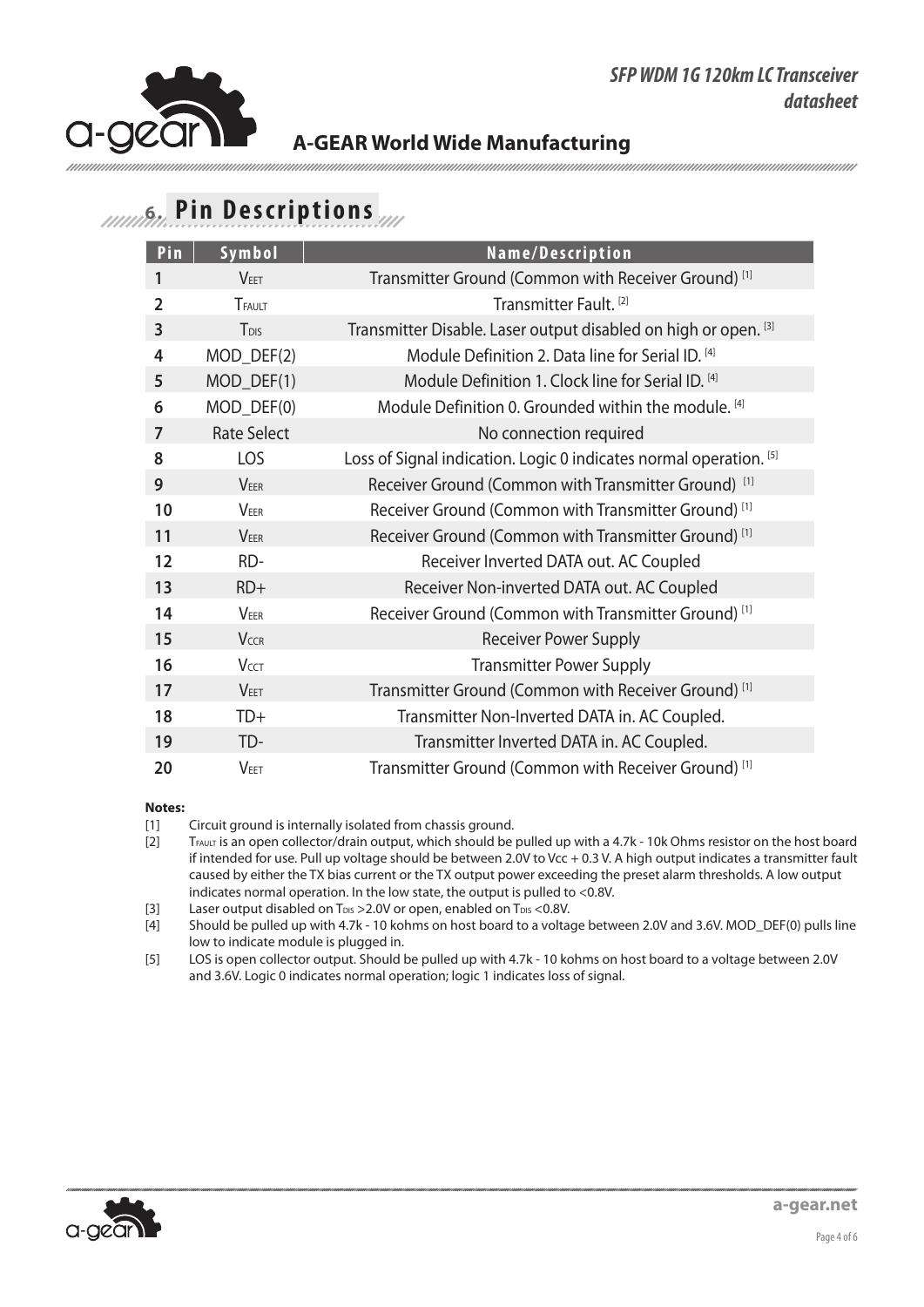#### *SFP WDM 1G 120km LC Transceiver datasheet*



#### **A-GEAR World Wide Manufacturing**



### *Attaire* Digital Diagnostic Functions

SFP WDM 1G 1490(1550)nm 120км LC transceivers support the 2-wire serial communication protocol as defined in the SFP MSA1. It is very closely related to the EEPROM defined in the GBIC standard, with the same electrical specifications.

The standard SFP serial ID provides access to identification information that describes the transceiver's capabilities, standard interfaces, manufacturer, and other information. Additionally, A-GEAR SFP transceivers provide a unique enhanced digital diagnostic monitoring interface, which allows real-time access to device operating parameters such as transceiver temperature, laser bias current, transmitted optical power, received optical power and transceiver supply voltage. It also defines a sophisticated system of alarm and warning flags, which alerts endusers when particular operating parameters are outside of a factory set normal range. The SFP MSA defines a 256-byte memory map in EEPROM that is accessible over a 2-wire serial interface at the 8 bit address 1010000X (A0h). The digital diagnostic monitoring interface makes use of the 8 bit address 1010001X (A2h), so the originally defined serial ID memory map remains unchanged. The interface is identical to, and is thus fully backward compatible with both the GBIC Specification and the SFP Multi Source Agreement. The operating and diagnostics information is monitored and reported by a Digital Diagnostics Transceiver Controller (DDTC) inside the transceiver, which is accessed through a 2-wire serial interface. When the serial protocol is activated, the serial clock signal (SCL, Mod Def 1) is generated by the host. The positive edge clocks data into the SFP transceiver into those segments of the E2PROM that are not write-protected. The negative edge clocks data from the SFP transceiver. The serial data signal (SDA, Mod Def 2) is bi-directional for serial data transfer. The host uses SDA in conjunction with SCL to mark the start and end of serial protocol activation. The memories are organized as a series of 8-bit data words that can be addressed individually or sequentially.

Digital diagnostics for the SFP WDM 1G 1490(1550)nm 120км LCare Internally calibrated by default.